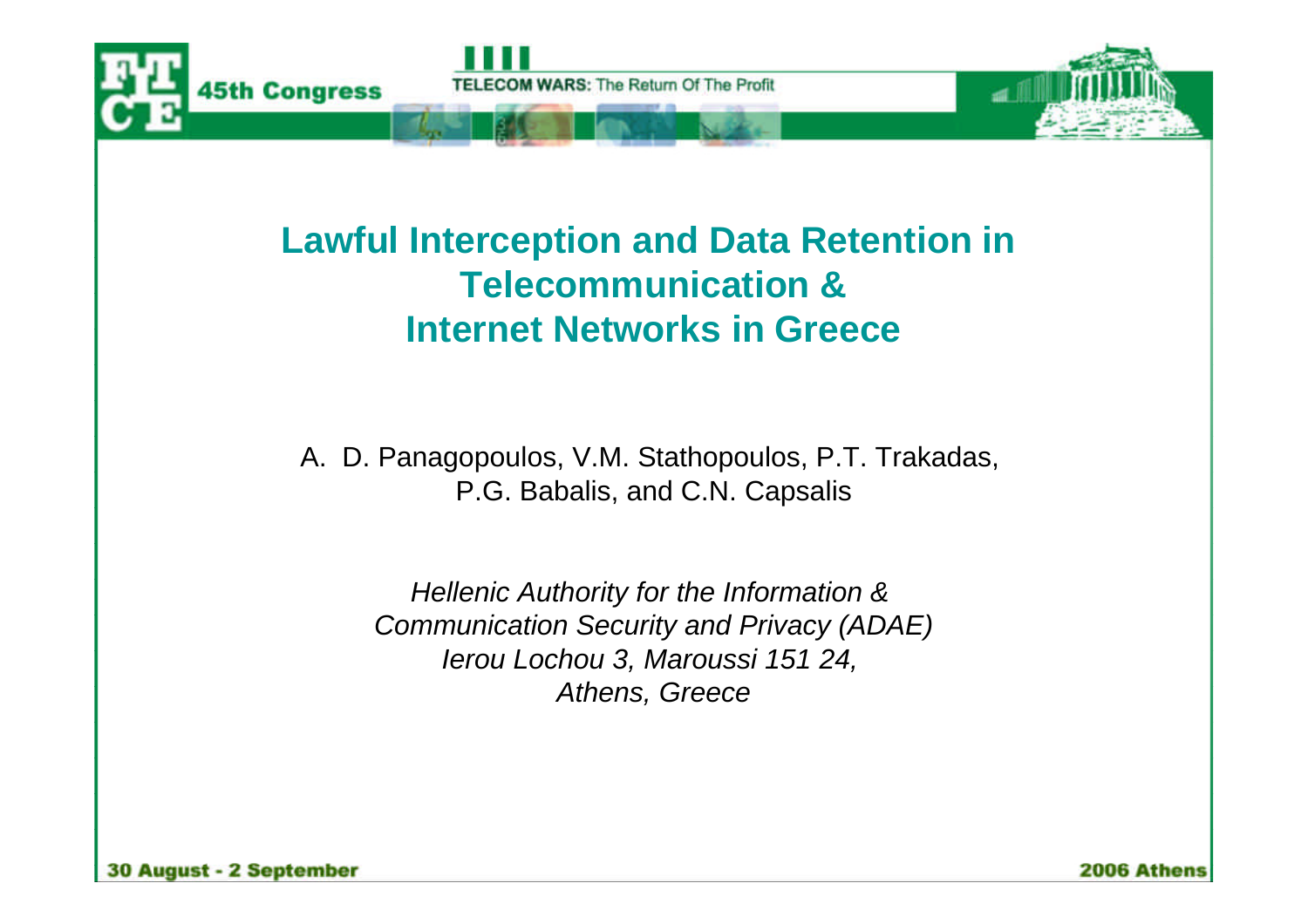

### **Legal Framework**

- •**ADAE has been established by Article 1 of the law 3115/2003**
- •**Paragraph 2 of the Article 19 of the Greek Constitution**
- •**The objective of ADAE is to protect the Secrecy of Mailing, the Free Correspondence or Communication in any possible way as well as the Security of Networks and Information.**
- **The concept of Privacy encompasses the Control of Observing and Regulating the Terms and Processes of Waiving of Privacy Protection Rights as foreseen by the law.**
- •**ADAE has Administrative Independency**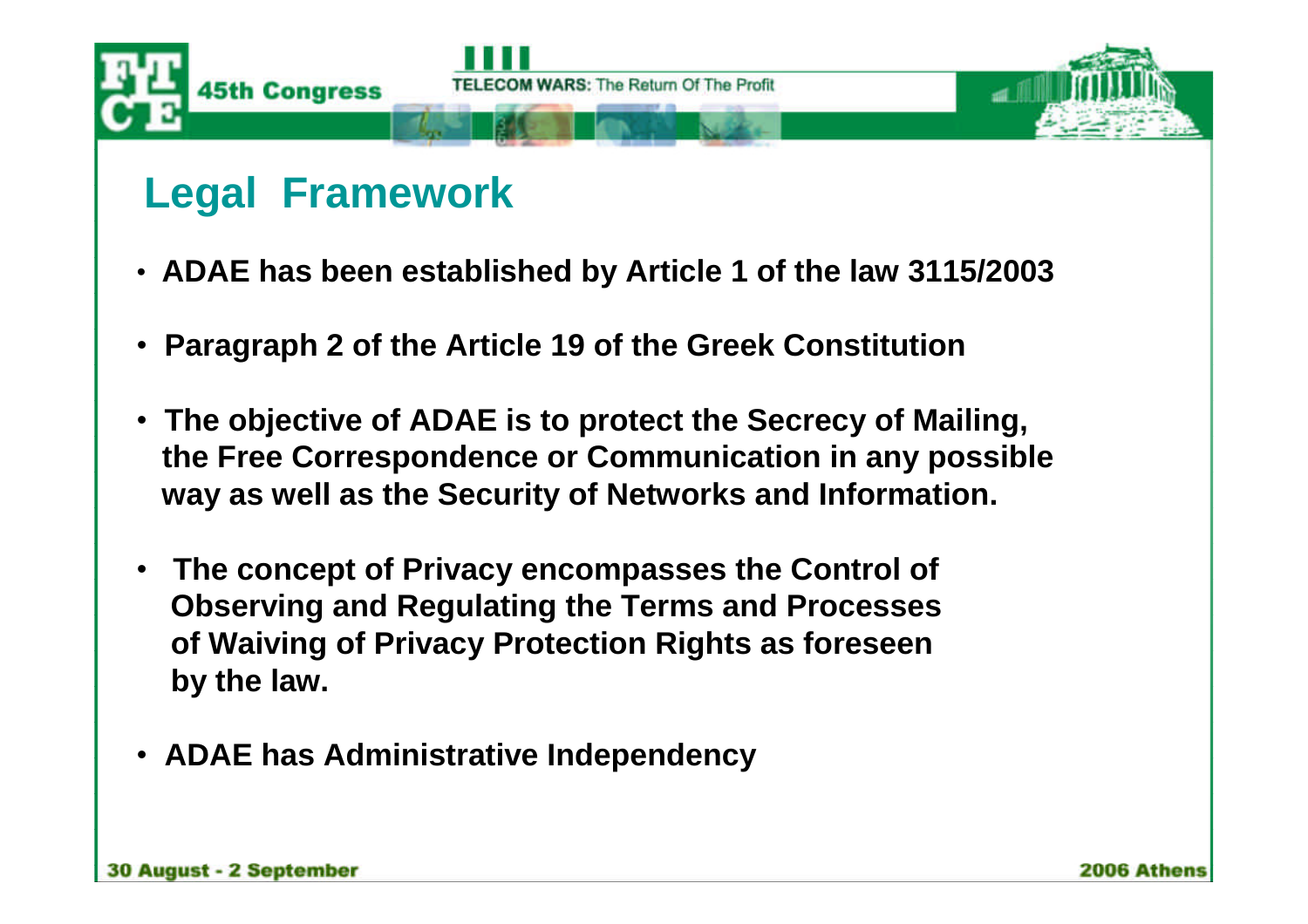

#### **Legal Framework**

- ADAE's premises are in Athens,
- •**Functional offices can be in other cities of Greece.**
- •**ADAE is responsible to submit its decisions to the Minister of Justice.**
- •**At the end of every year, all the activities performed and the actions taken by ADAE are submitted to the President of the Greek Parliament, the Minister of Justice and the Greek Parliament.**
- •**ADAE is subject to parliamentary examination, in ways and procedures that follow current parliamentary rules.**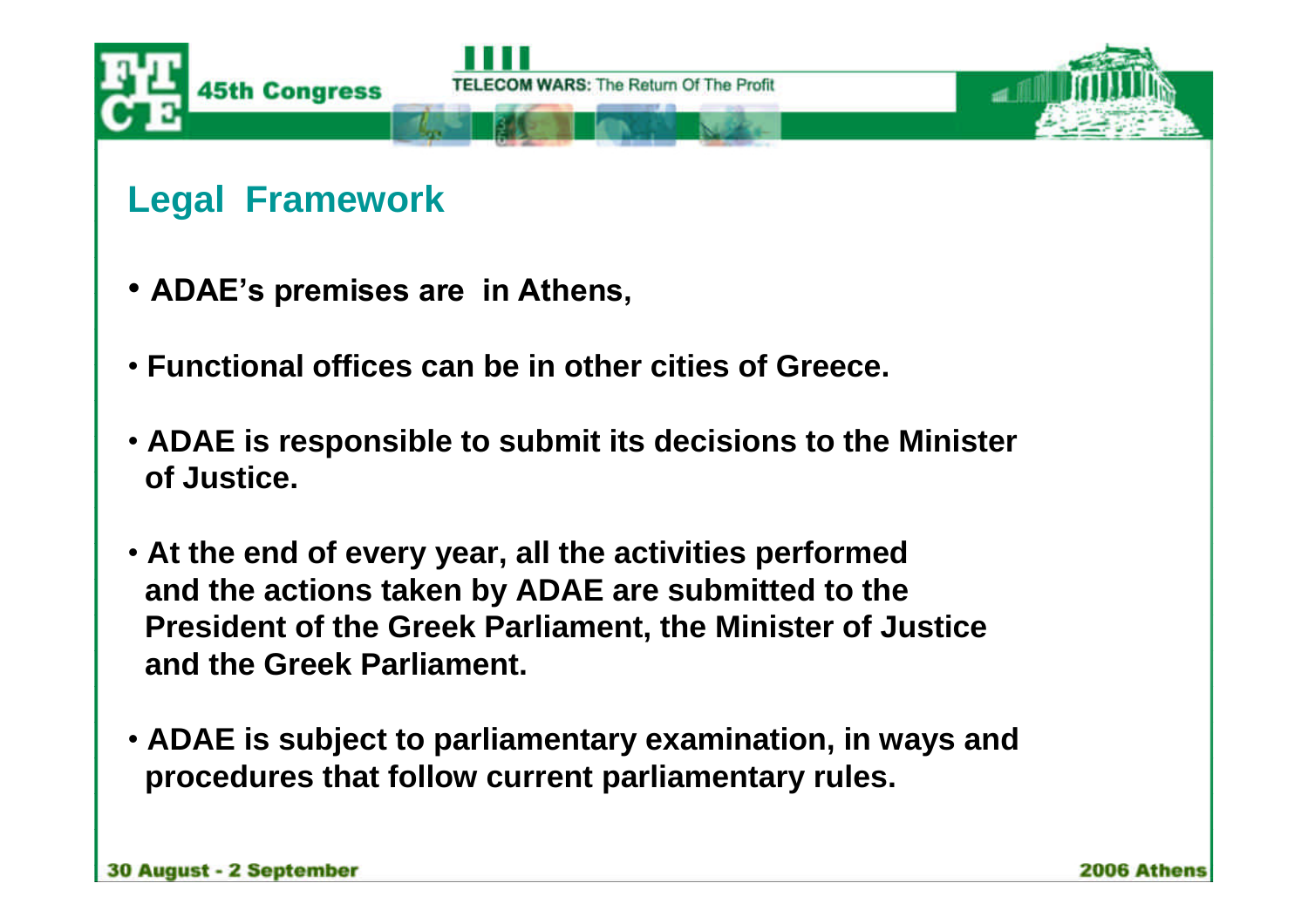

**Organizational Structure**

**Administration of ADAE**

- •**President**
- •**Vice-President**
- •**Members (University Proffessors, Judges, Technical Directors)**
- •**Office of Legal Adviser and Legal Services**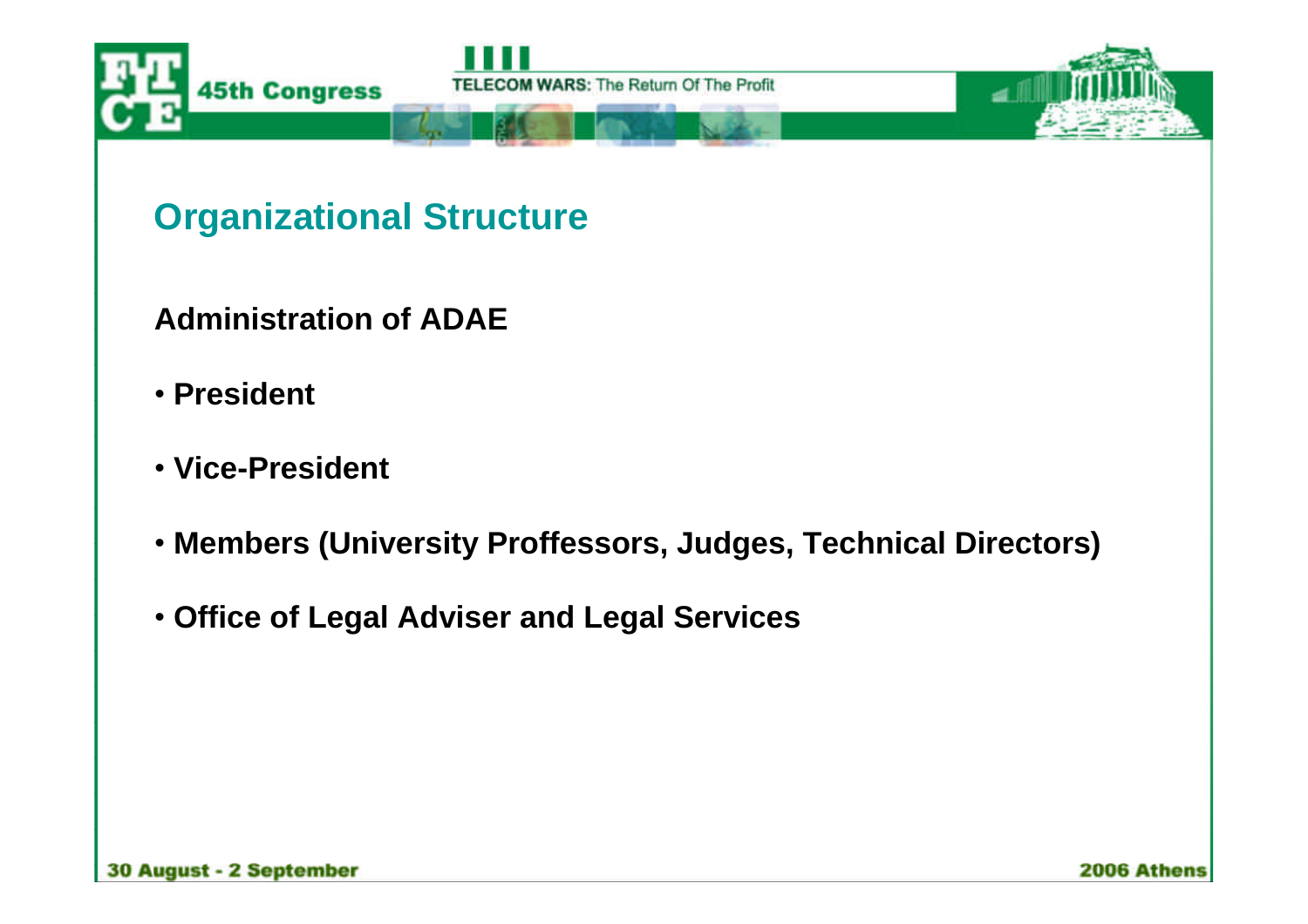

#### **Division for the Assurance of Infrastructures and Privacy of Services and Internet Applications**

- •**Department of Internet Applications**
- •**Department of Added Value Services Assurance**
- •**Department of Internet Infrastructures**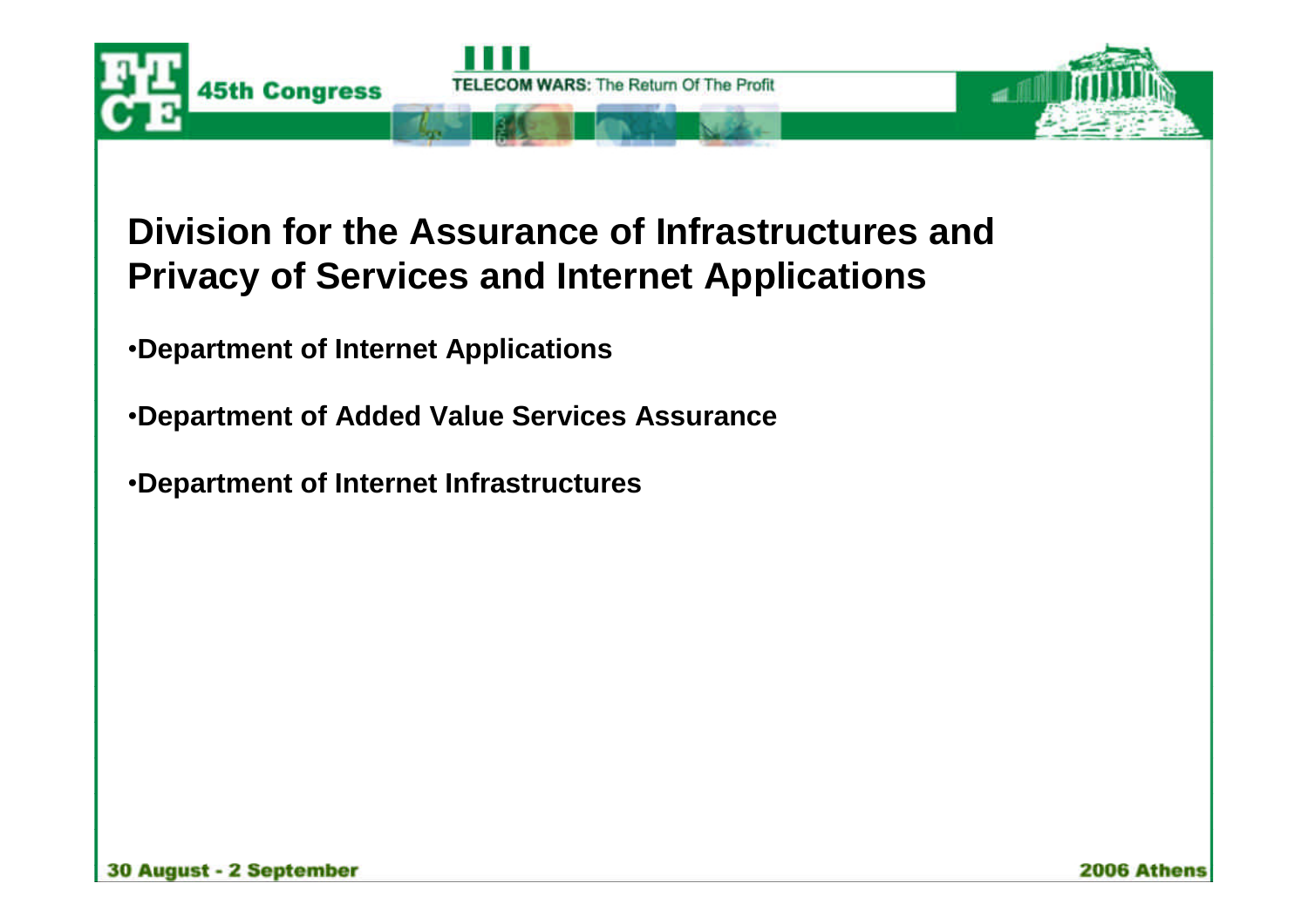

#### **Division for the Assurance of Infrastructures and Privacy of Telecommunication Services**

•**Department of Fixed Telephony / Wired Communications**

•**Department of Mobile Communications**

•**Department of Wireless Communications**

•**Department of Satellite Communications**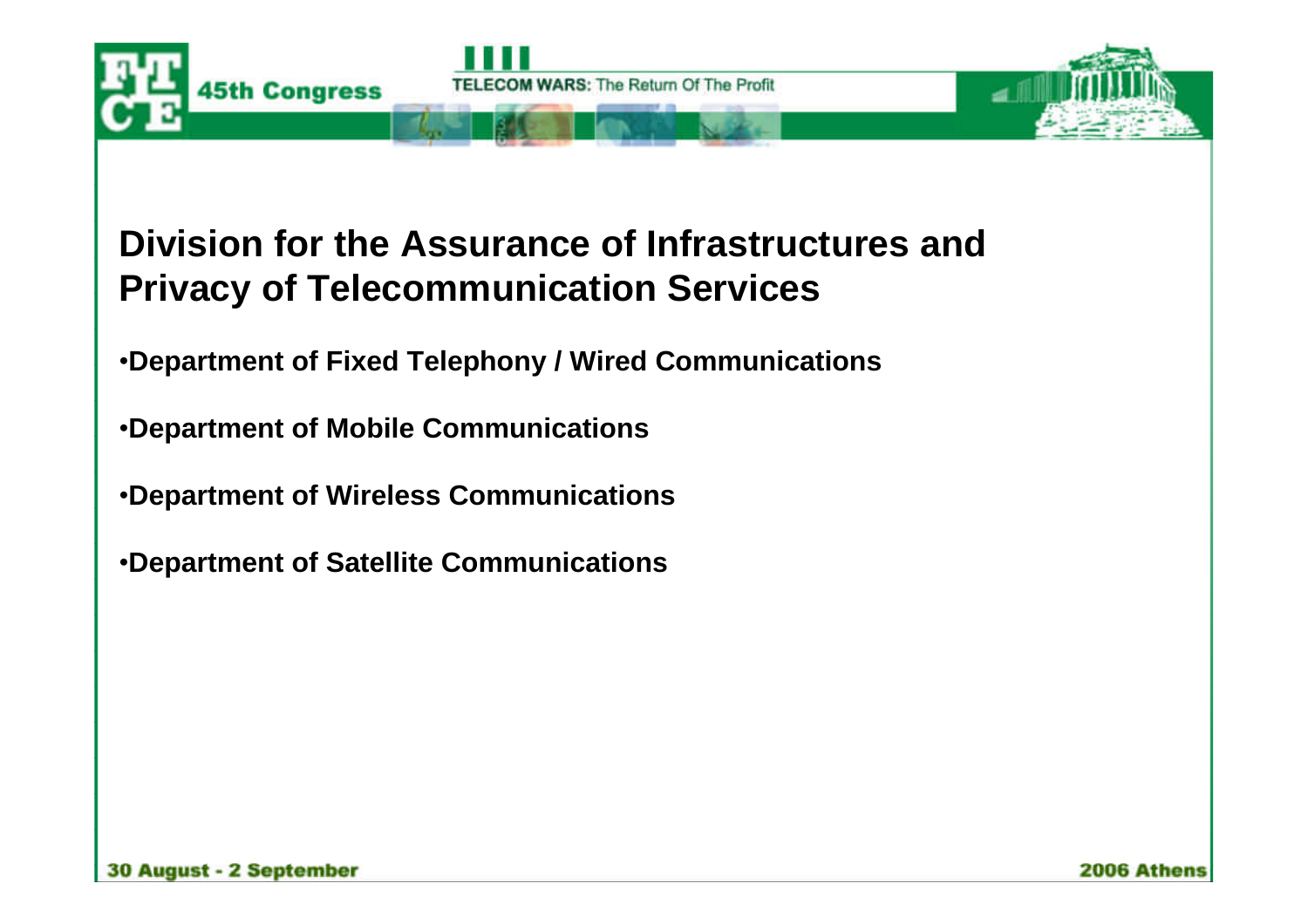

#### **Division for the Assurance of Privacy of Mail Services**

- •**Department of Mail Services**
- •**Department of Courier Services**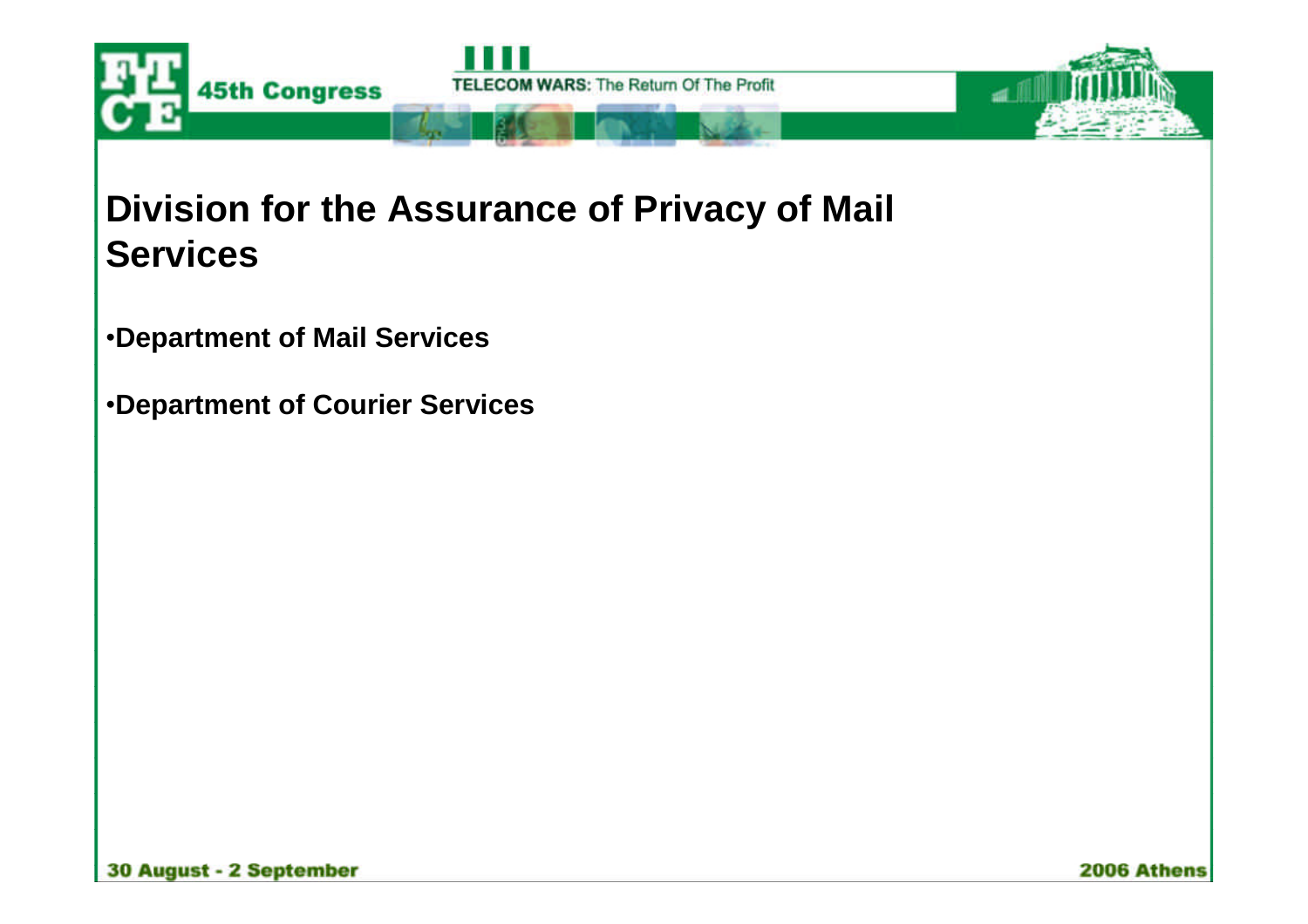

**Independent Department of Administrative and Financial services**

**Independent Department of International Collaborations and Public Relations**

**Independent Department for the Waiving of Privacy Protection**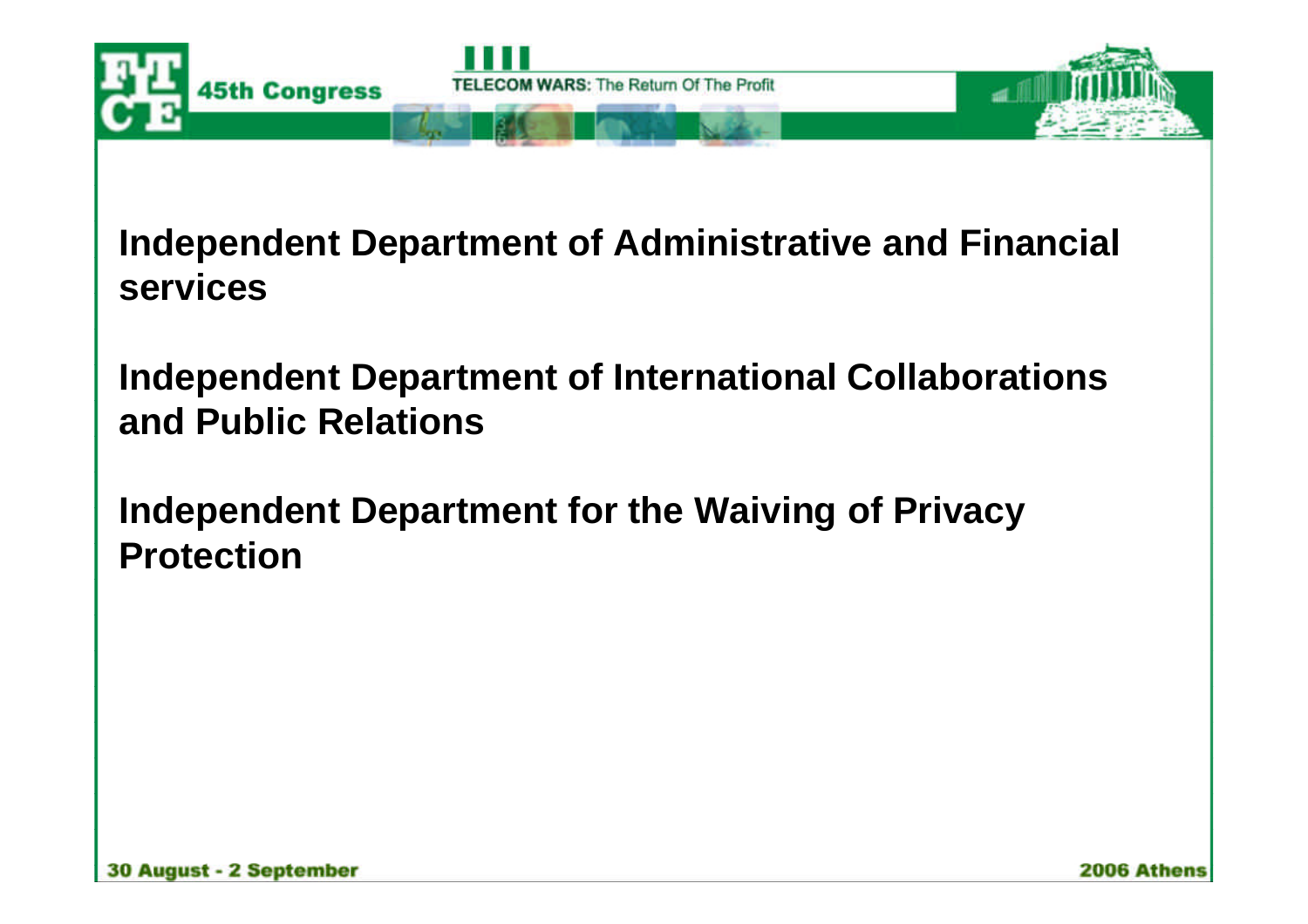



**Assurance of Privacy Protection during the Supply of Telecommunication Services through Networks of Mobile Communications**

- •**The clauses of this regulation concern all the mobile telecommunication services providers GSM-2G, GPRS, UMTS-3G**
- •**Vulnerable points:**

**Terminal equipment (cellular device, file of incoming and outgoing calls, SIM) Network Elements and Services (Base Stations, Mobile Switching Centers, Cryptographic Algorithms, Interconnection Points with Fixed Networks etc.).**

**Threats on the Mobile Communication Networks are the obtainment of access in the core network, denial of service of an interfered subscriber, attack on the SIM/USIM card, attack on the A5/f8/f9 algorithms, and man-inthe middle attacks.**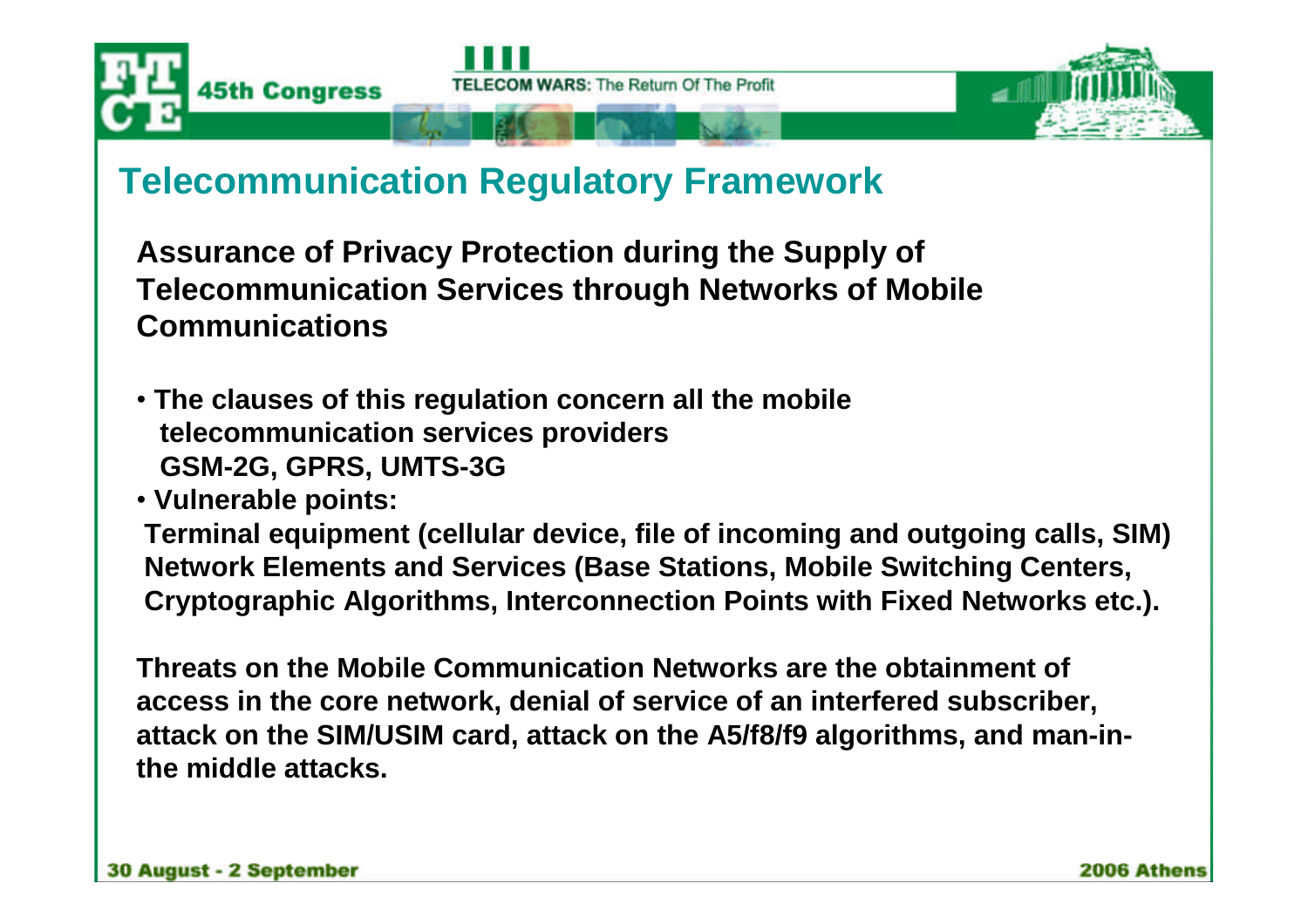



**Assurance of Privacy Protection during the Supply of Telecommunication Services through Wired Networks**

•**Every Telecommunication Provider which provides or participates on the provision of Fixed Telecommunication Services (Telephony etc) through Wired/Fixed Networks.**

- •**PSTN, ISDN, xDSL**
- •**Vulnerable points:**

**Terminal equipment (telephone device, machine, etc.) Network Elements and Services** (**TNI-Box Telephone Network Interface Box, outdoor switches-KV, switching centers, central switches and gateways).**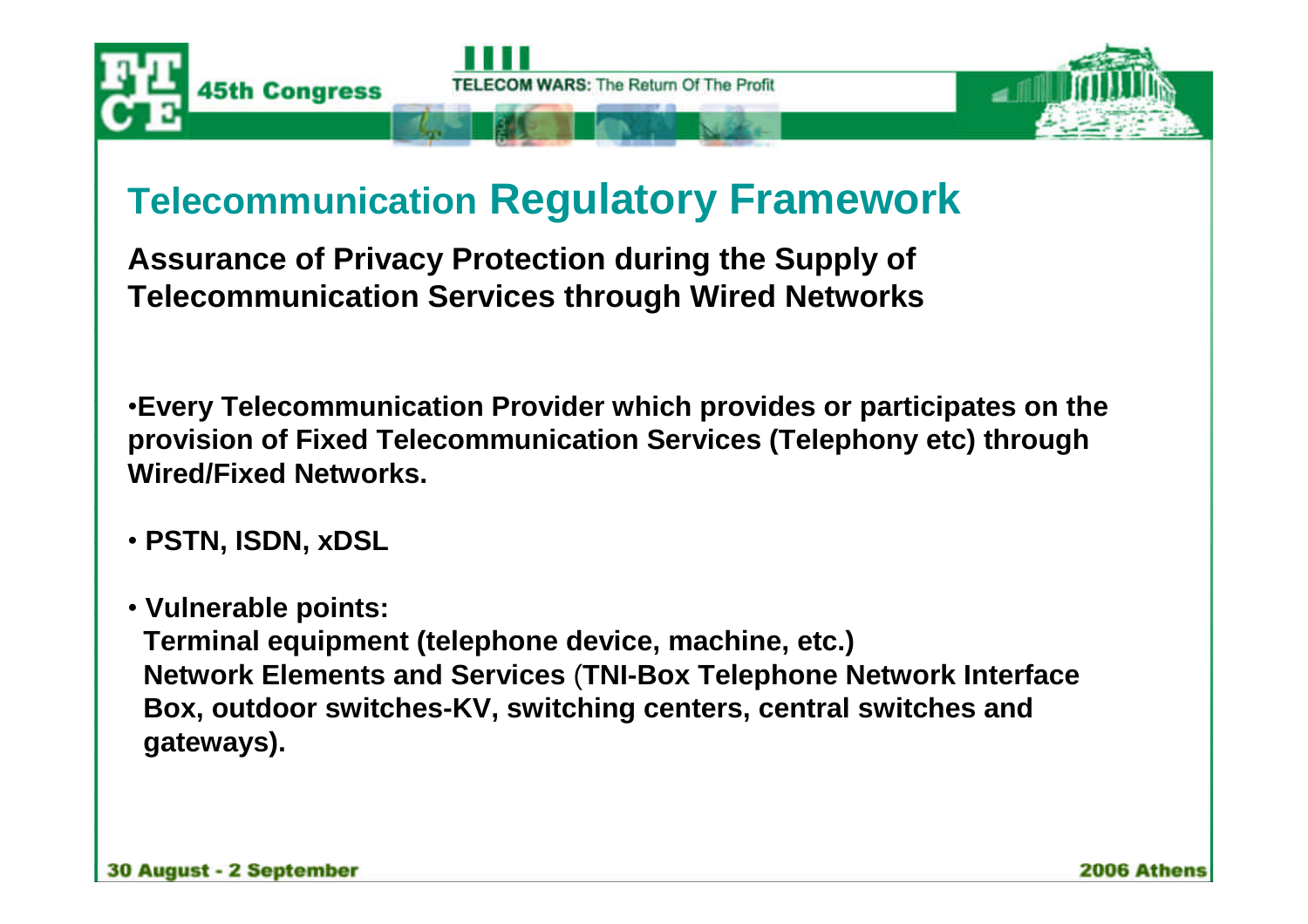



**Assurance of Privacy Protection during the Supply of Telecommunication Services through Wireless Networks**

- •**The clauses of this regulation concern all the wireless telecommunication services providers**
- •**IEEE 802.11- Wi-Fi Networks (WLAN), Bluetooth-IEEE 802.15 (WPAN) IEEE 802.16-LMDS (WMAN) Satellite Networks (VSATs, DVB-S, DVB-S2)**
- •**Vulnerable points: Terminal equipment Network Elements and Services (Access Points, servers, file of incoming and outgoing calls, hub station, satellite terminals, etc.)**

**Some threats on the Wireless and Satellite Communication Networks are attacks on the access points, satellite terminals, and on the cryptographic algorithms.**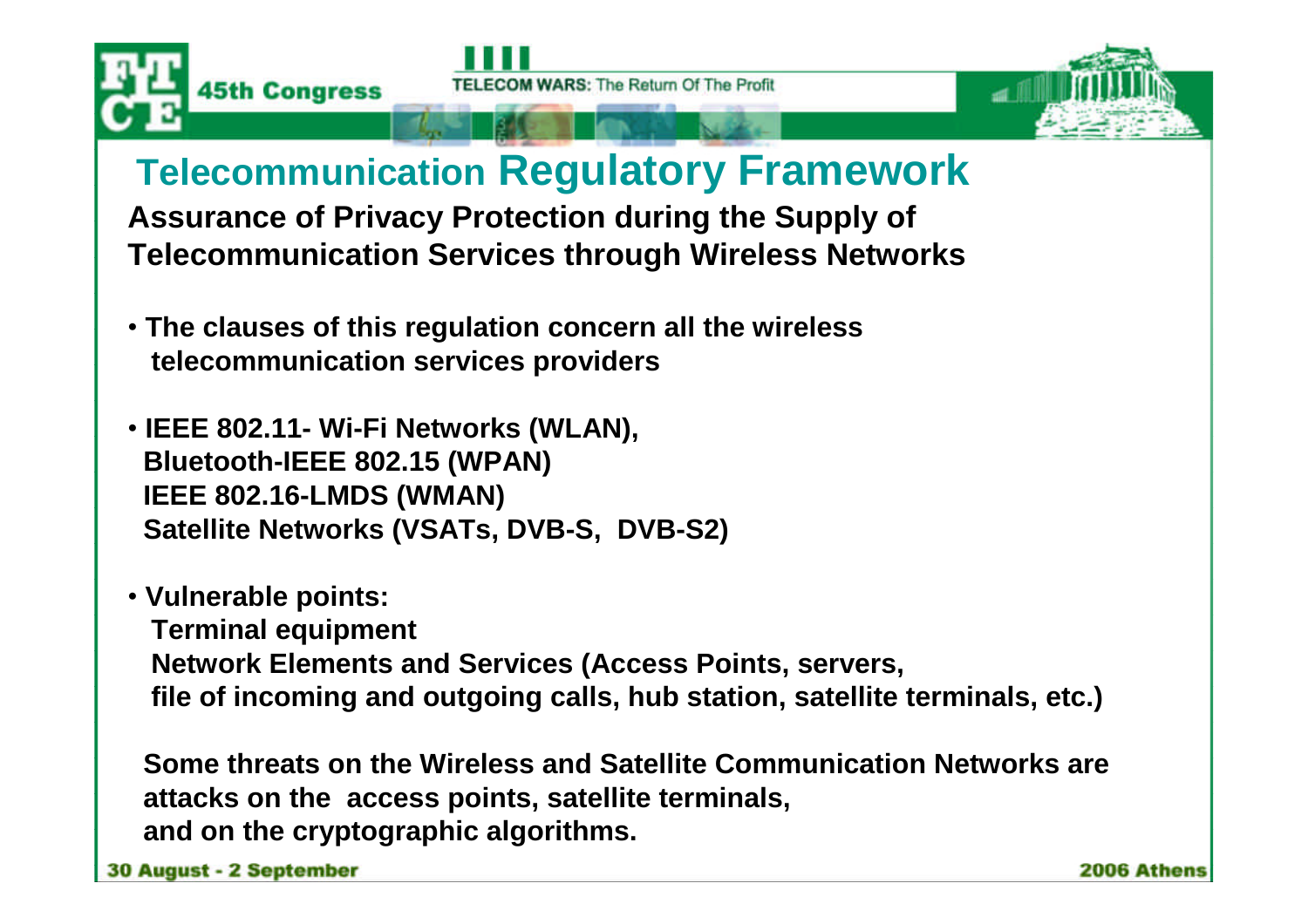

**These Regulations are based on the standard BS 7799-2:2002 ISO/IEC 17799:2000 ITU-T X.1051 .**

**The Telecommunication Provider shall develop, implement, maintain and continually improve a documented telecommunication security policy that should contain at least:**

**Access Policy, Acceptable Use Policy, Personnel Security Policy Communications Data Processing Security Policy, Physical Security Policy , Protection of Telecommunication Network (Core, Access), Protection of the Internal Telecommunication Network, Organization Policy, User Ethics Policy, Security Incident Handling Policy, Third Party Agreements Policy, Back-up Security Policy.**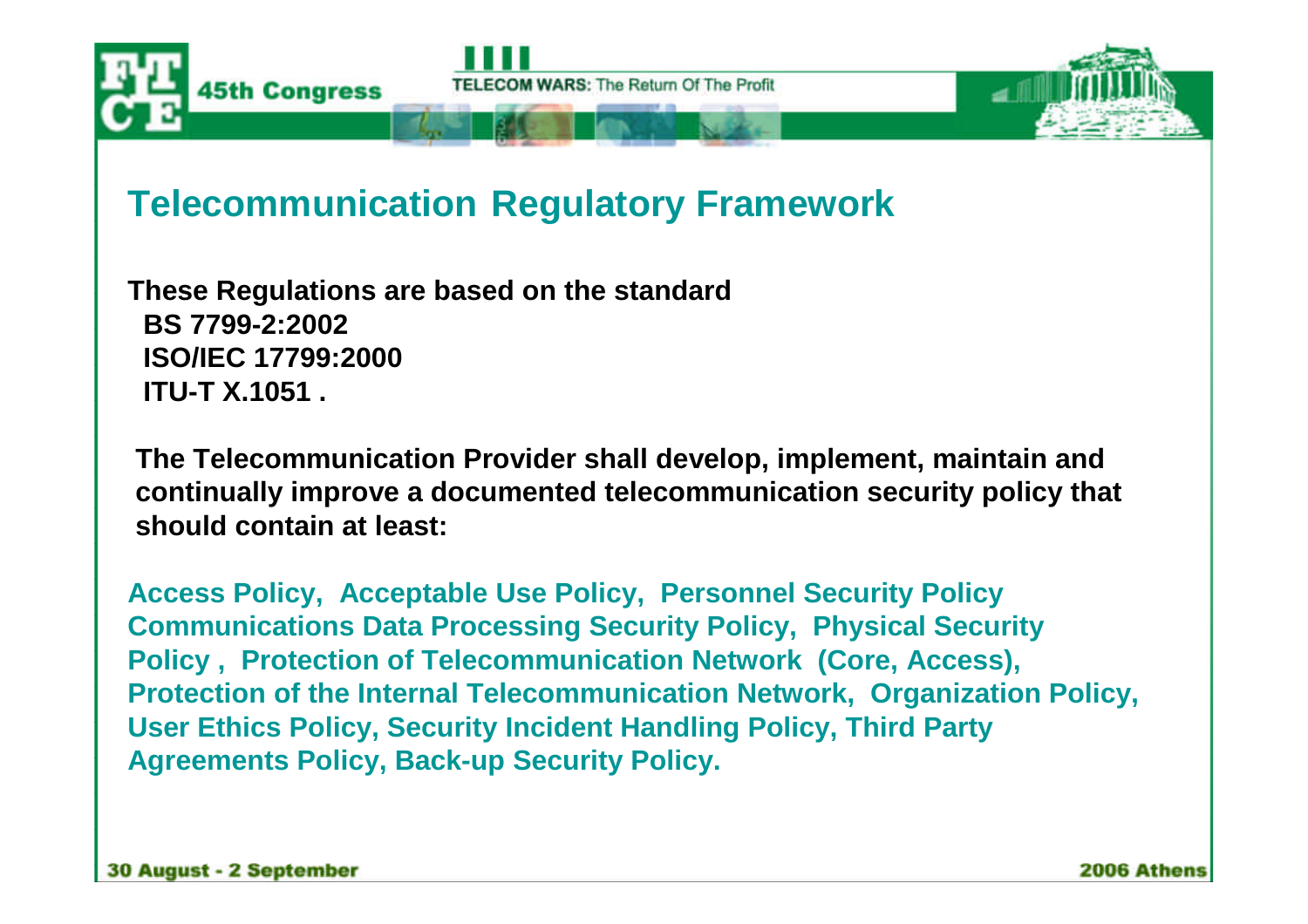



**Three more regulations referring to the assurance of Internet Communication Privacy. This is achieved by securing the internet infrastructure and the respective system and application services.**

**The scope of this regulation concerns every Internet Service Provider, Application Service Provider and Added Value Service Provider referred to them as Internet Providers.**

**Vulnerable Assets: any physical entity that participates in internet communication this communication, that is: the Terminal Equipments, the Network Elements (Routers, Switches or Gateways), the IT nodes and servers (Email servers, web servers etc) and their respective system or application Services.**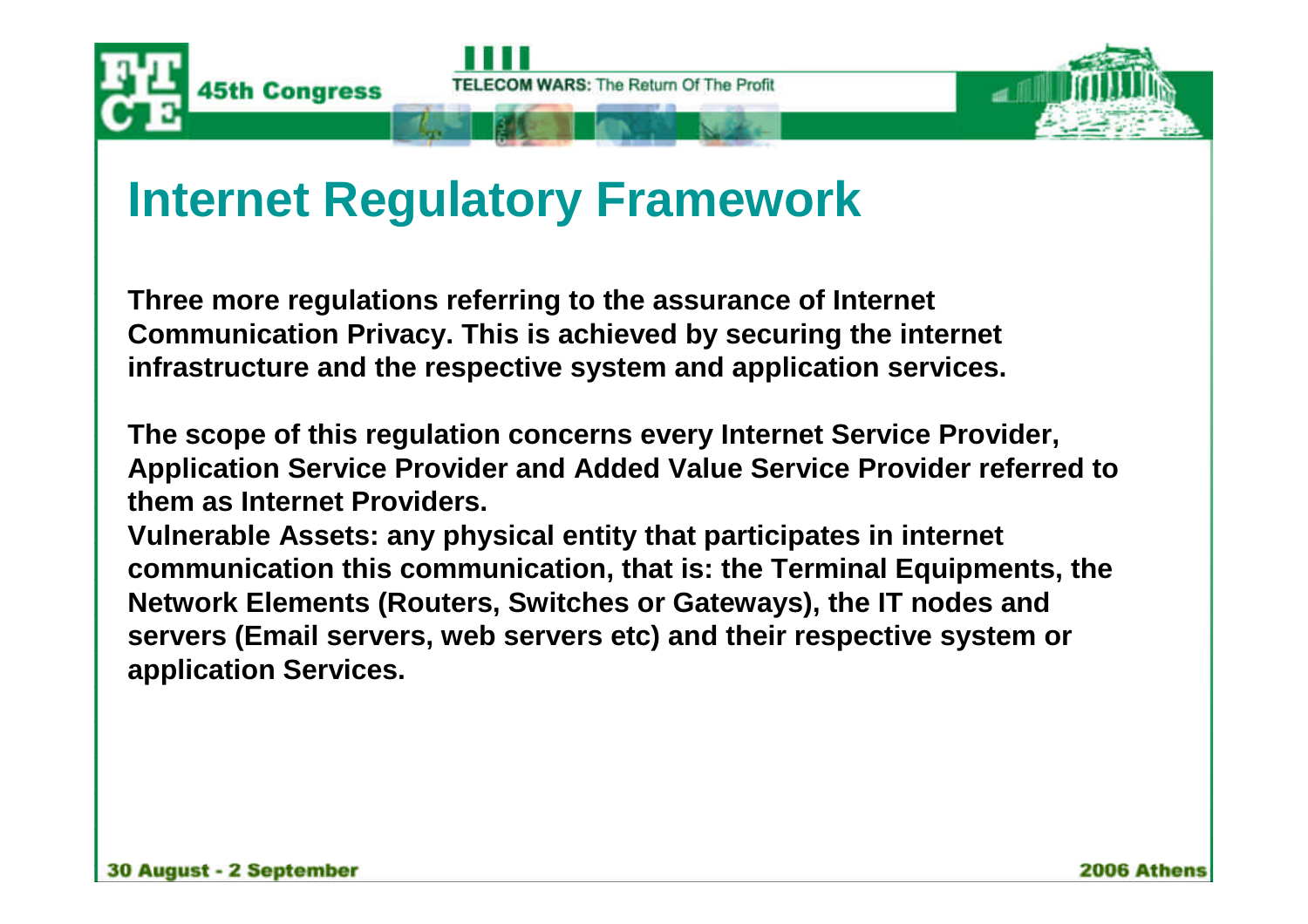



**Mainly, the internet provider shall develop, implement, maintain and continually improve a documented internet security policy that should contain at least the following sub-policies:**

*Access Policy:* **that defines the access and authorization level that each user requires for accessing the provider's assets.**

*Acceptable Use Policy:* **that defines the allowed or the not allowed activities of each user.**

*Perimeter Security Policy:* **defines the appropriate mechanisms for protecting internet providers'assets from outside or inside attacks (firewalls, IDSs, e.t.c).**

*Management and Installation of Telecommunication Infrastructure Policy :* **that assures the communication privacy when changes or insertion of new communication infrastructure takes place***.*

*Back-up Security Policy* **: describes all the required procedures that assure the recovery of communication infrastructure within a logical period of time after the occurrence of any damage.**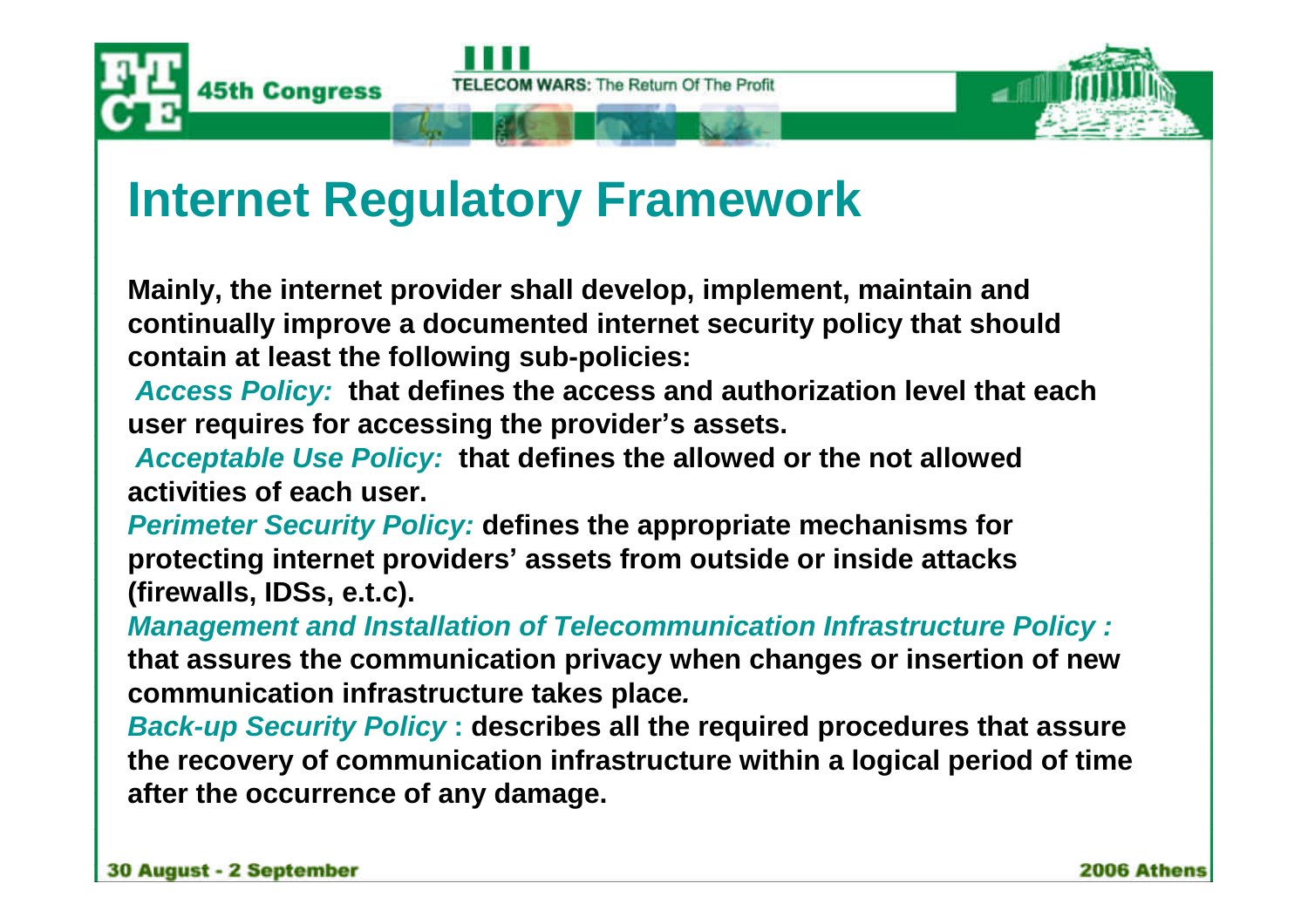



*Security Incident Handling Policy* **: defines a procedure for recording the incidents, notifying the relative organisations and examines all elements for identifying possible mistakes.**

*Network Security Audit Policy:* **mainly defines a team that uses special security audit software for scanning internet providers'assets for assuring their integrity confidentiality and availability.**

*Risk Assessment Policy* **: defines the procedure of identification, audit and evaluation of the vulnerable assets and vulnerable access points regarding the hardware and software infrastructure for minimizing the violation probability.**

*Internet User Security Policy:* **defines the rules and the security requirements for the usage of internet as a secure medium for the communication of sensitive information.**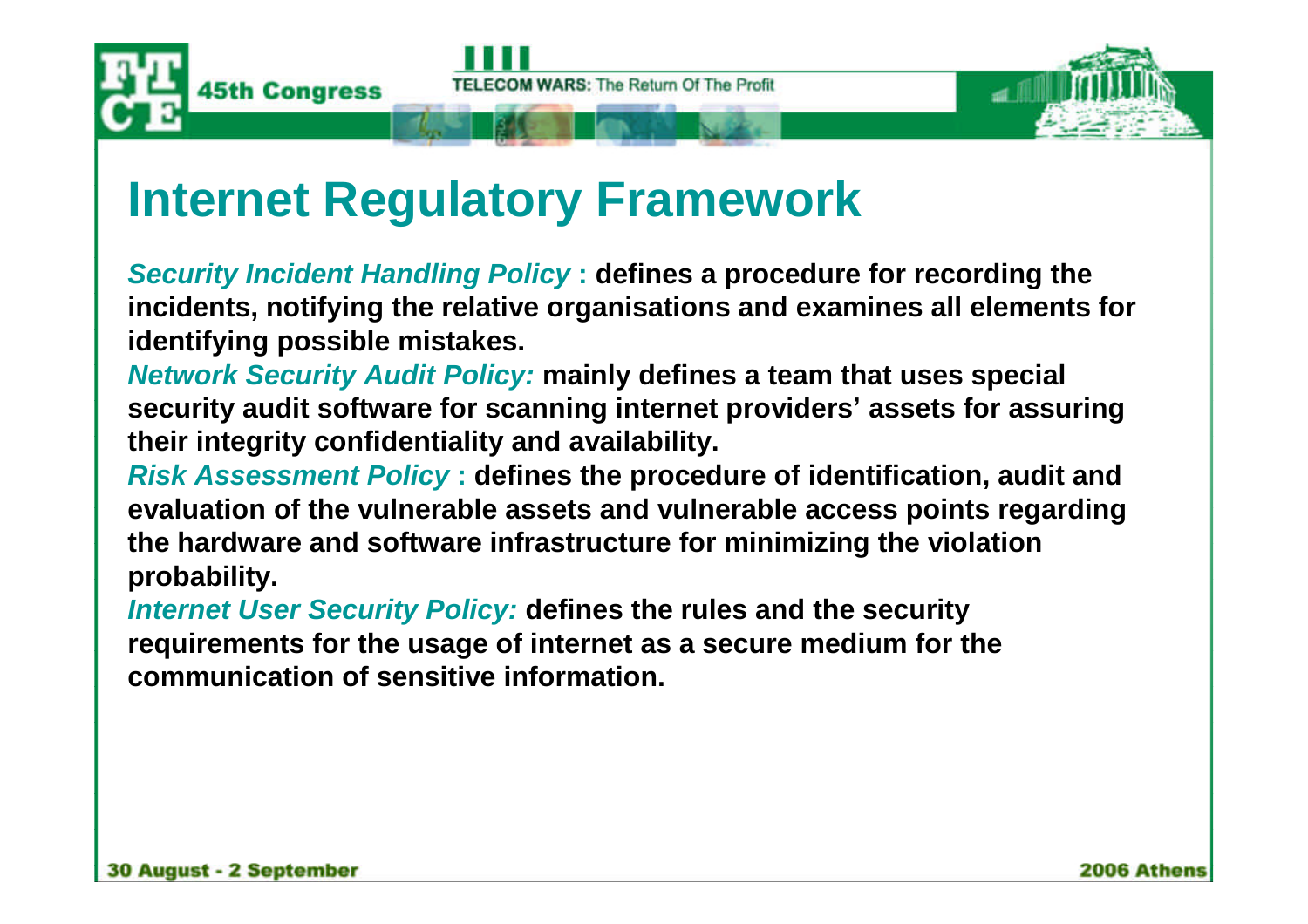



*User Ethics Policy:* **defines a set of morality rules regarding the provider or and the user, for assuring the communication privacy** *Password Use Policy:* **defines the creation, management and protection procedures regarding passwords usage**

*Protection and Virus Deterrence Policy:* **defines the deterrence, tracing and confront procedures from viruses.**

*Application Service Provider Security Policy:* **defines the set of warrants that the service provider requires to get from the application service provider in order to assure the users'communication privacy.** *Subcontractor Contract Policy:* **defines the agreement framework, between a service provider and a subcontractor, for a project undertaking that requires access towards the service provider critical assets that is obliged to assure.**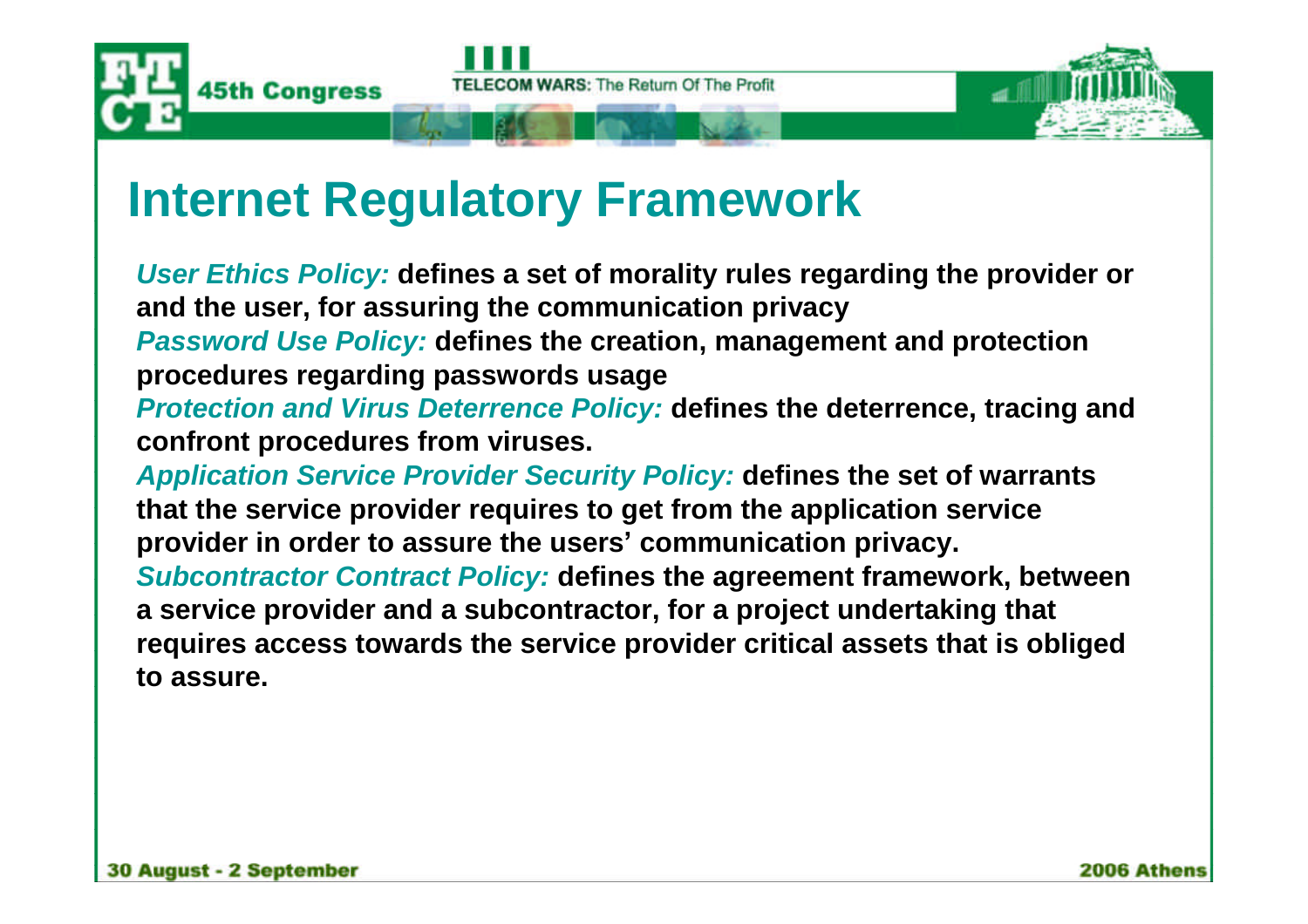

**A new directive 2006/24/EC on the retention of data generated or processed in connection with the provision of publicly available Electronic Communications Services or of Public Communications Networks.**

- **data necessary to trace and identify the source of a communication**
- **data necessary to identify the destination of a communication**
- **data necessary to identify the date, time and duration of a communication**
- **data necessary to identify the type of communication**
- **data necessary to identify users'communication equipment or what purports to be their equipment**
- **data identifying the geographic location of cells by reference to their location labels (Cell ID) during the period for which communications data are retained.**

**No data that are retained, reveal the content of the communication.**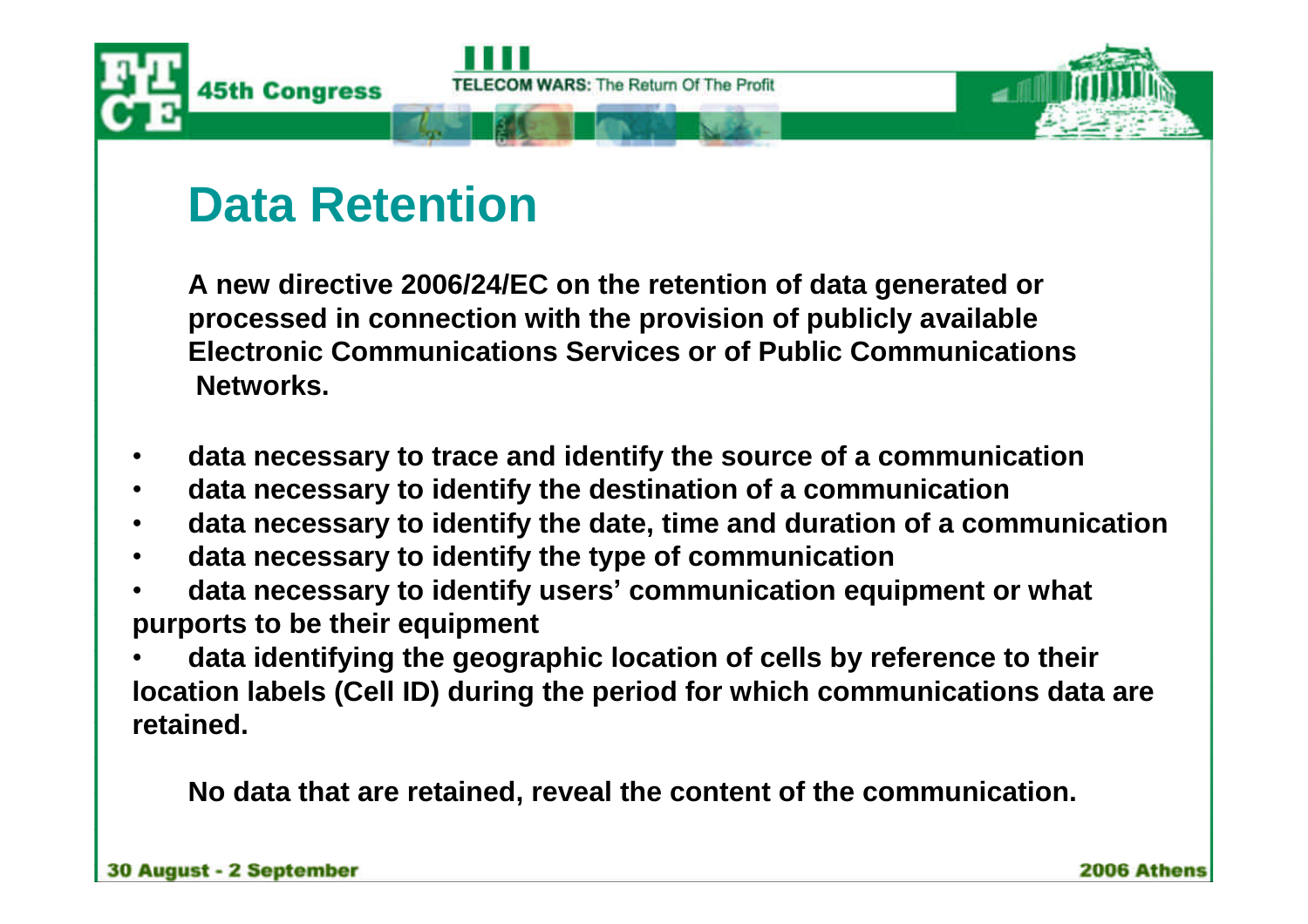

- **Telecommunication and Internet Providers serve as the sources of data to be retained. They have the responsibility for the full act of Data Retention.**
- **The provider is responsible for the storage of the retained data, its Authenticity, Accuracy, Security, Prevention of loss during the retention period, and its delivery to the authorities.**
- **The provider is also responsible for data deletion at the end of the retention period.**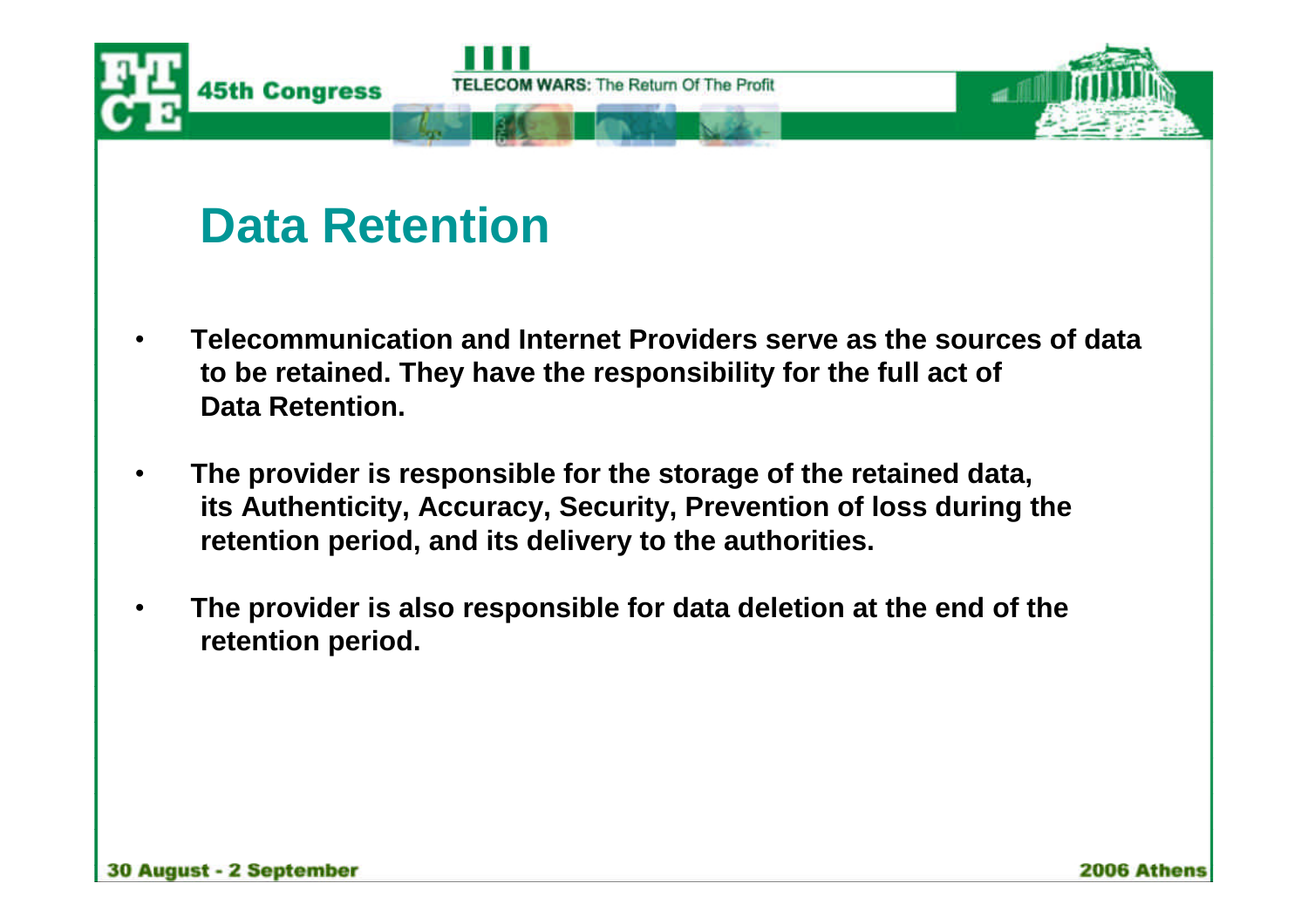

- •**Upon receipt of a lawful warrant from the LEA requesting information about a specific target from the data retention repository, the provider will deliver without delay all retained information matching the warrant.**
- •**The LEA can query the provider to the status of the request. LEA is any official authority, authorized by national law, which is allowed to request and receive information retained by a provider.**
- •**LEA requests a warrant for the retrieval of retained data of a particular subscriber from the Judicial Authority. LEA requests the information retained about a specific target from the provider by supplying the appropriate warrant, digitally or manually signed by the Judicial Authority.**
- •**Once the provider accepts and ADAE validates the request, the information is delivered to the LEA, which can use it for its investigative purposes and for submission as evidence in court.**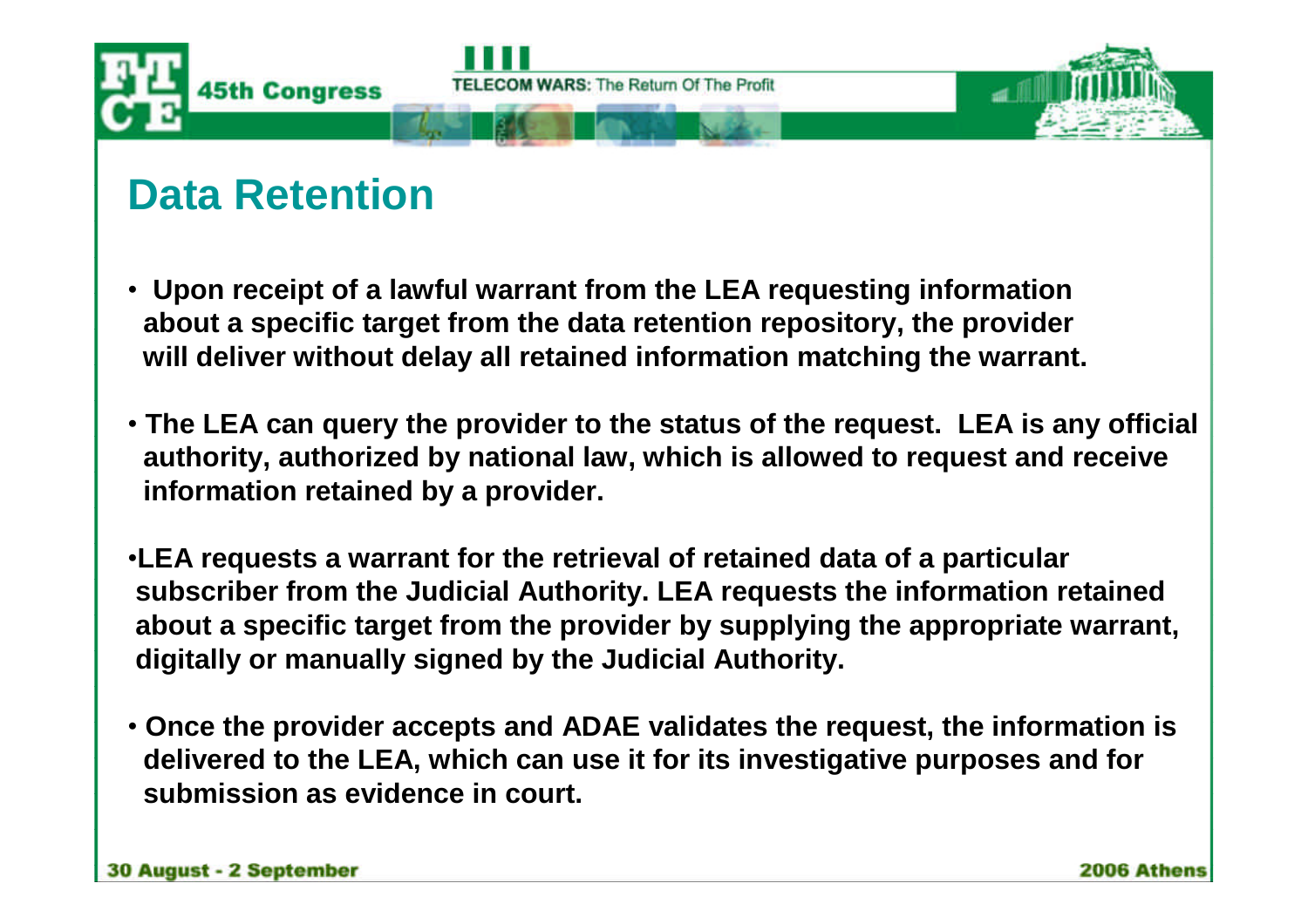

•**LEA requests a warrant for the retrieval of retained data of a particular subscriber from the Judicial Authority. LEA requests the information retained about a specific target from the provider by supplying the appropriate warrant, digitally or manually signed by the Judicial Authority.**

•**LEAs and the Providers are directly audited by ADAE for the above procedure.**

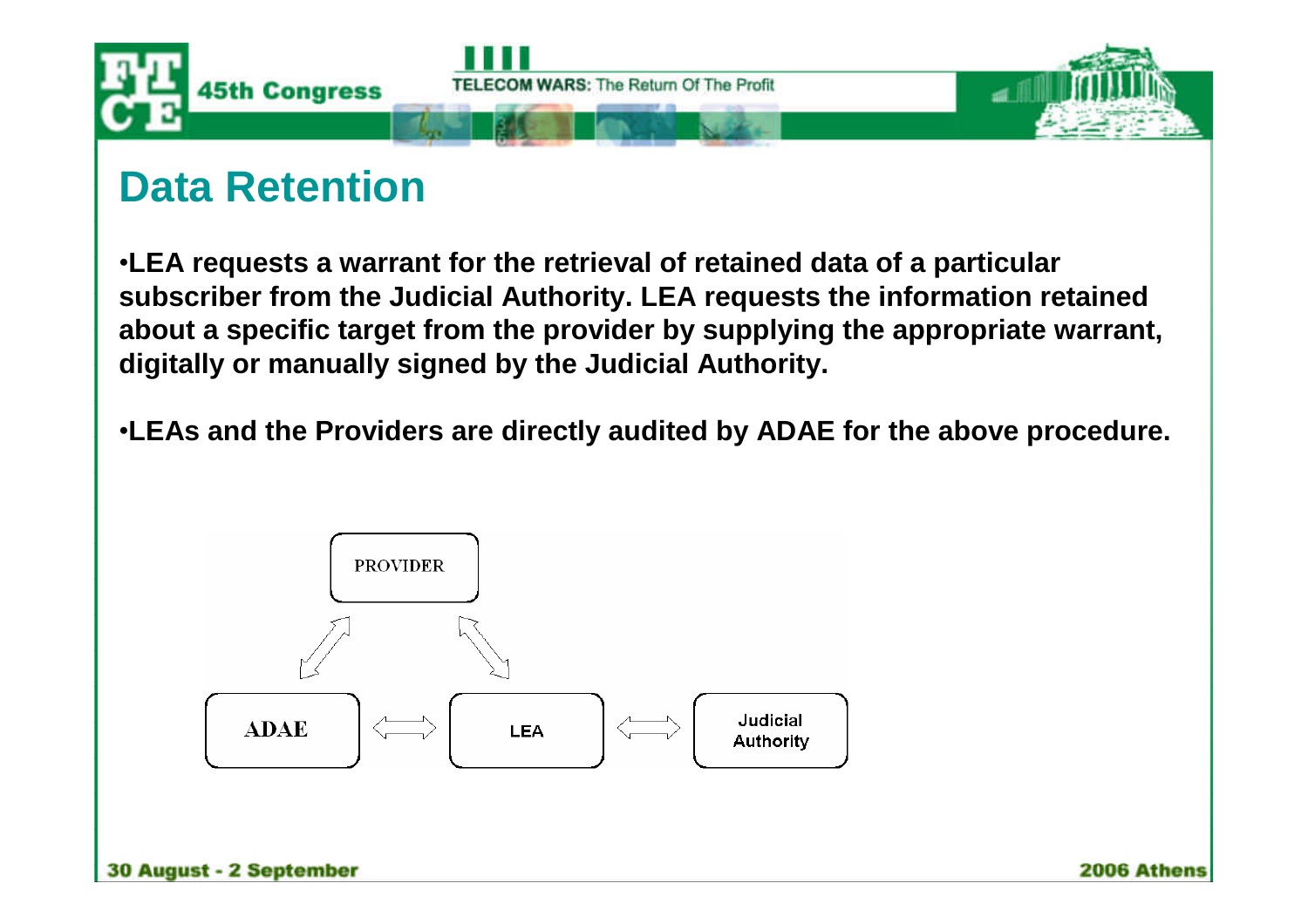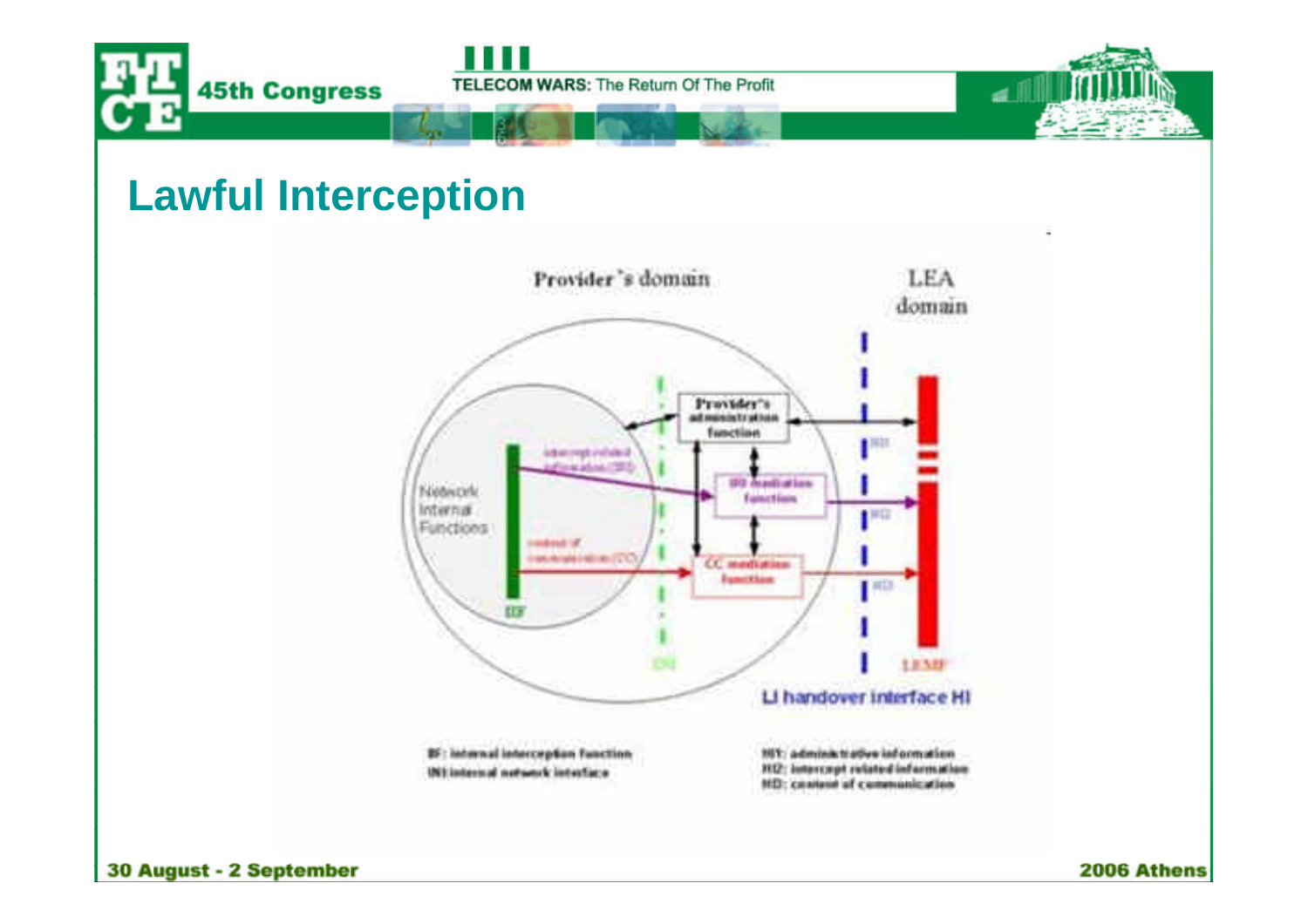

### **Lawful Interception**

• **LI system contains the network internal functions, the internal network interface (INI), the administration function and the mediation functions for IRI and CC.**

• **Network Internal Functions contain the internal functions of the network (e.g. switching, routing, handling of the communication process). Within the network internal function the results of interception (IRI, CC) are generated in the IIF.**

• **The internal interception functions (IIF) provide the content of communication (CC) and the intercept related information (IRI), respectively, at the internal network interface INI.**

• **Within the provider's administration centre, the LI related tasks, as received via interface HI1, are translated into man machine commands for the provider's equipment.**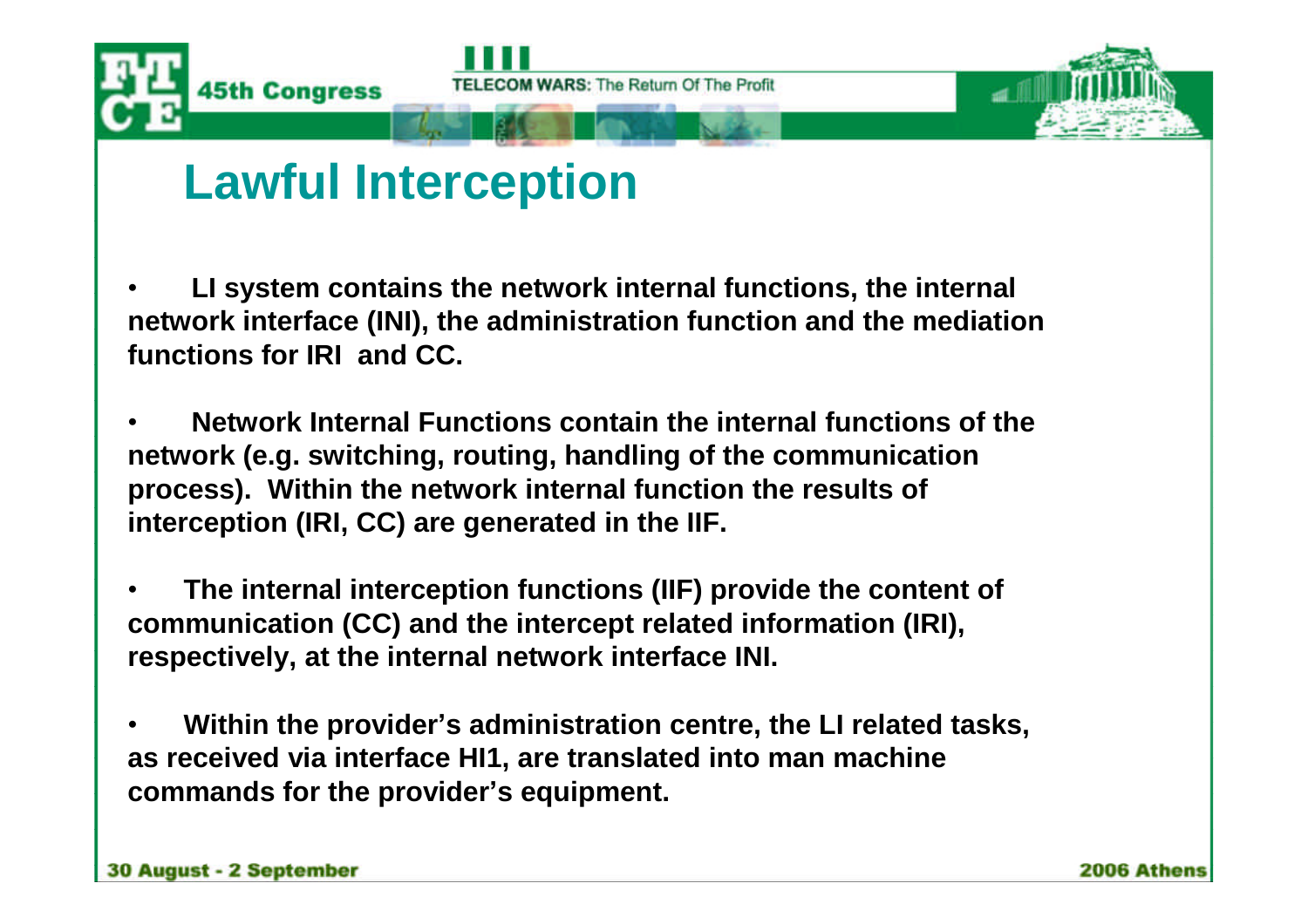

## **Lawful Interception-CS**

**There have been done meetings in ADAE premises between mobile and fixed telephony providers and many issues of the three interfaces prescribed in ETSI 201671 have been agreed like:**

- **HI1 specification (manually),**
- **IRI continue records,**
- **Mono/Stereo mode, Call Identifier (CID),**
- **Network Identifier (NID),**
- **CC Link Identifier (CCLID),**
- **Call Identity Number (CIN)**
- **Definition of interception Start, Date & time indication.**

**Lawful Interception Identifier (LIID) has not been identified yet. For each LEA the LIID value is unique. 25 alphanumeric characters (octets) are reserved for the LIID in ETSI standard.**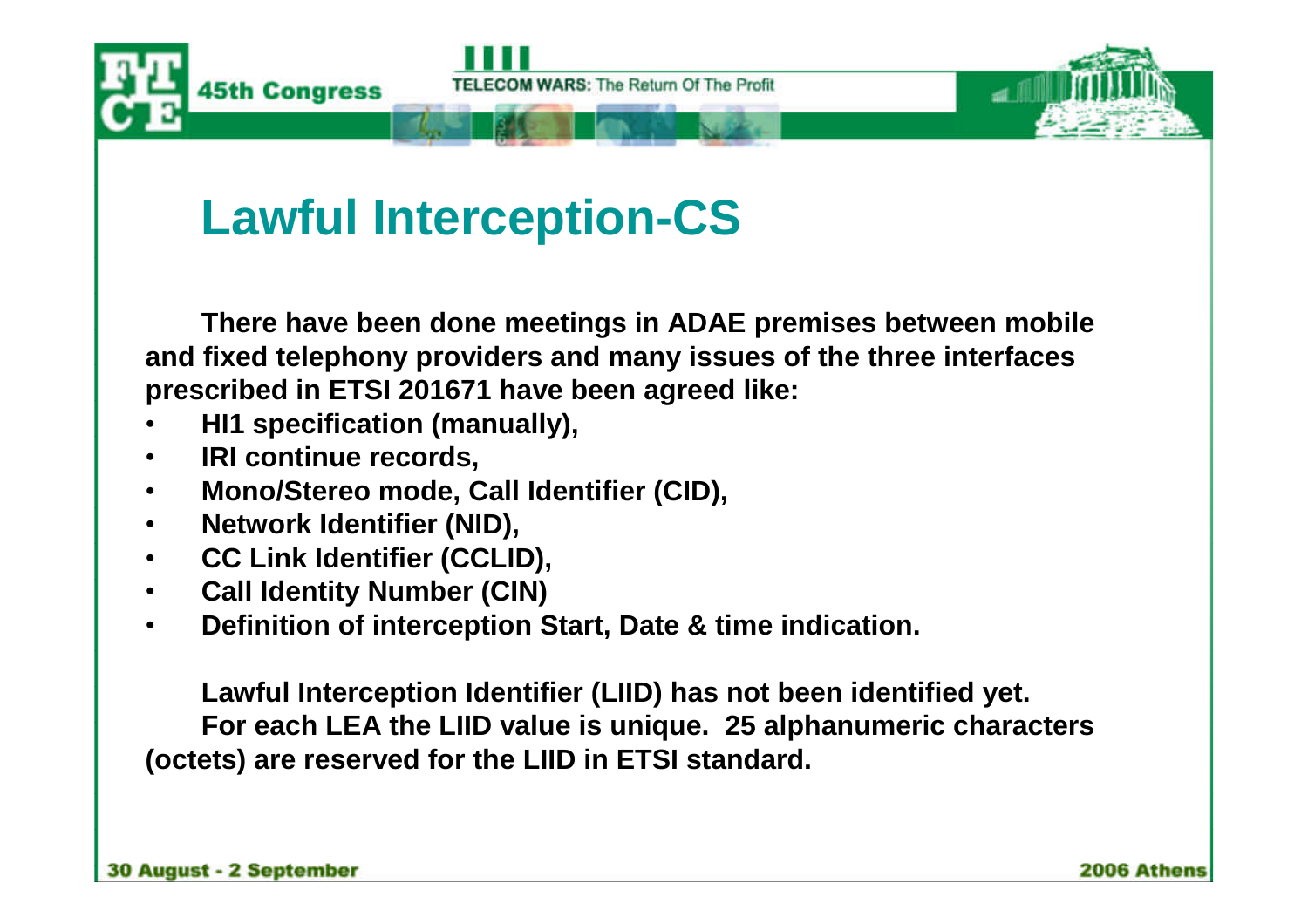

### **Lawful Interception-CS**

•**The Type of Interconnection (leased lines, through public switched telecommunication network, etc) between the Providers and the LEAs and the security measures for HI2 and HI3 interfaces have not been agreed yet.**

•**Security requirements at the interface ports HI2 and HI3 should been discussed and addressed issues like Authentication, Confidentiality and Integrity.**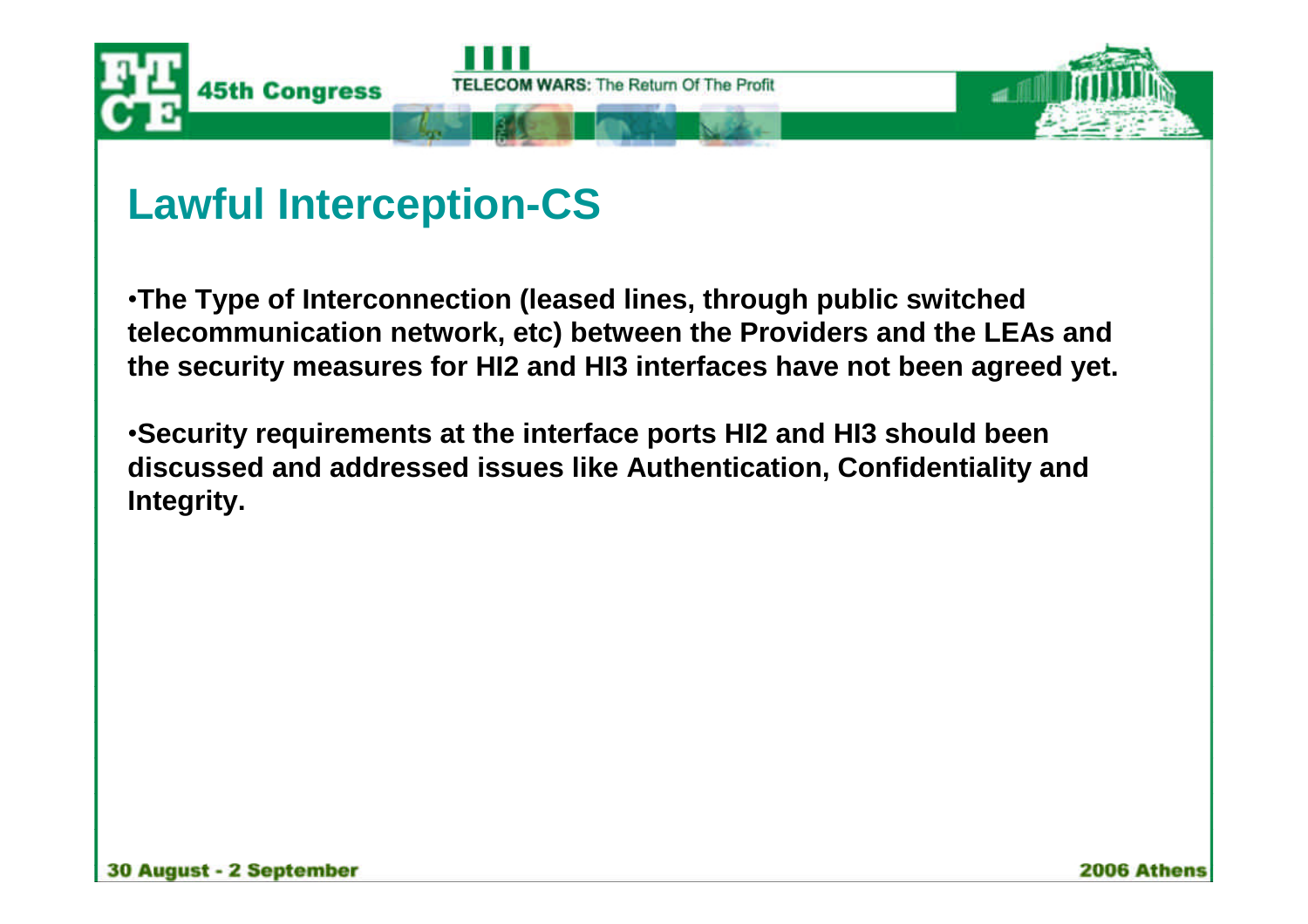



### **Lawful Interception-PS**

**ETSI TS 102 232 is a generic standard which describes HI parts, ETSI TS 102 234 concerns with internet access by applying to the total IP traffic while ETSI TS 102 233 is referred to e-mail services.**

**There are some key requirements that should be fulfilled by the involved parts when implementing any LI architecture.**

• **LI must be undetectable by the intercept subject. Solutions such as wiretapping the customer premise equipment (CPE) or diverting the call to a conference unit is not acceptable because the intercept subject can detect the LI. Tapping should be enforced on equipment that is within the domain of trust of the Internet Service Provider (ISP) and must be performed along the normal path of the data.**

• **Multiple LEAs intercepting the same subject must not be aware of each other.**

- **Security mechanisms should be enforced in order to avoid unauthorized personnel from performing wiretaps.**
- **The information identifying intercepts must be correlated with the corresponding content of intercepts.**
- **Information towards the LEAs must support the same reliability as the original delivery of the packets to customers.**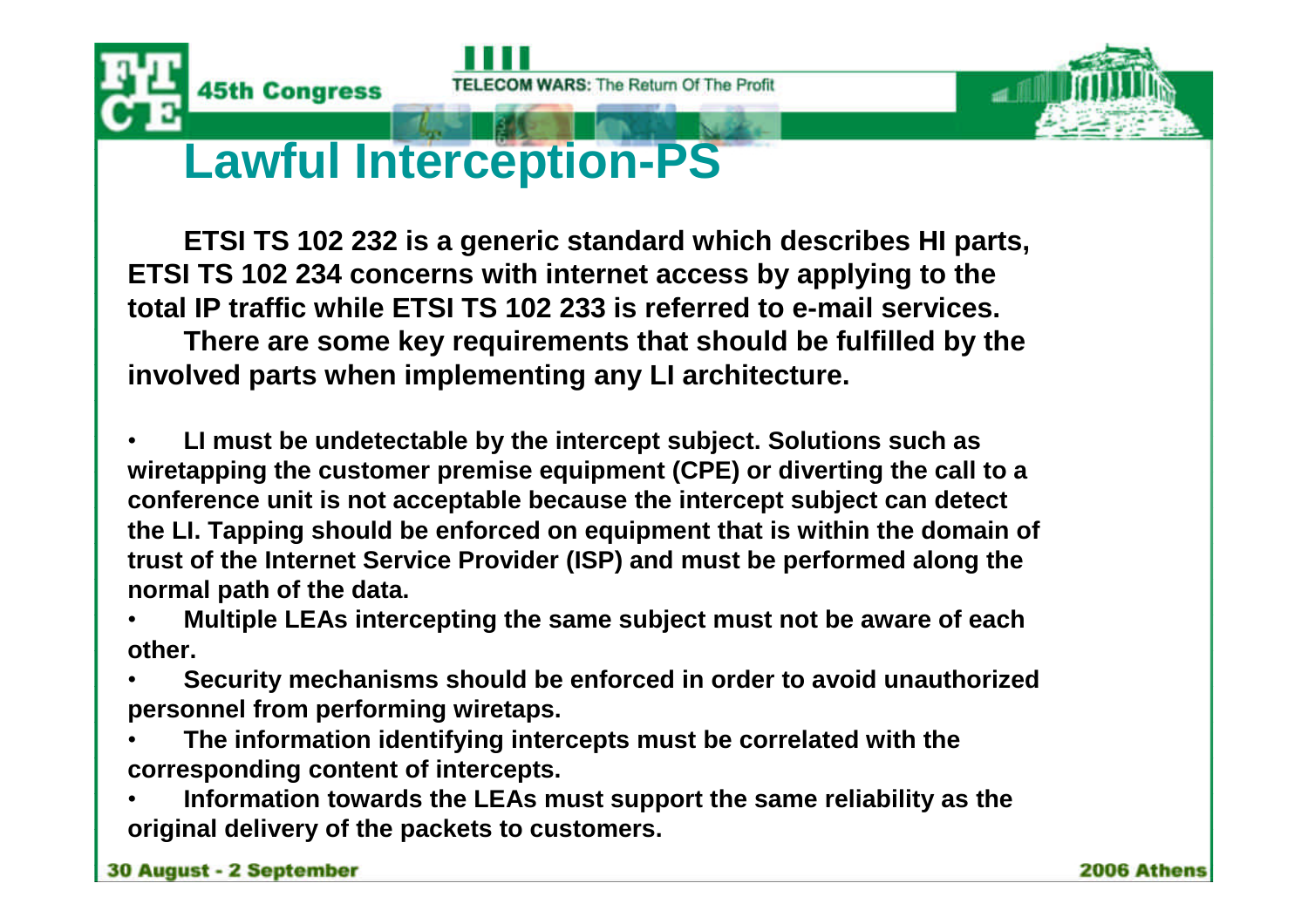

# **Lawful Interception-PS**

**Interception Mediation should carry out the following functions:**

- **Collection of intercepted data from various switches routers probes etc. in the network**
- **Formatting the data into standardized representations**
- **Delivery of the data to one or more LEAs.**
- **Ensuring that a given LEA is authorized to accept the delivered data protection of all delivered information against unauthorized access and modification through rigorous network security.**
- **Delivery of the interception information in a timely manner, with appropriate time stamps to synchronize network events against content delivered.**